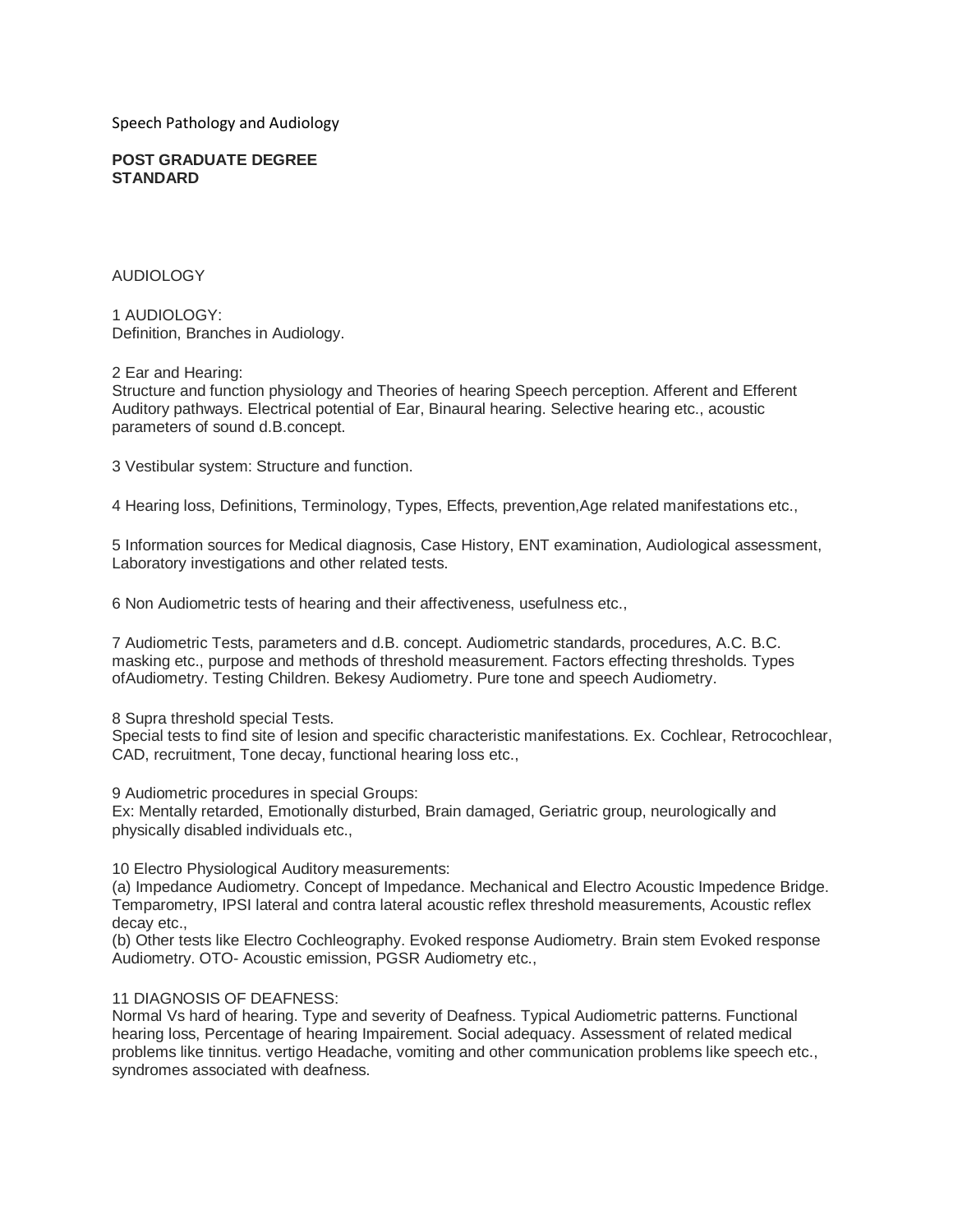12 Noise induced Hearing loss and Acoustic Trauma:

Effects of noise, sources and measurements of noise. Noise reduction methods. Damage risk criteria. TTS AND PTS.susceptability. Conservation of hearing. Preplacement and monitoring audiogram.

13 Calibration of the Audiometer:

Need for calibration. Subjective and objective methods. Calibration of different parametres, signals like Frequency. Intensity and time of puretones; speech, noise etc., AC and B.C calibaration. Instruments used in calibiration.

14 The need, principle and designing of sound treated room.

### 15 Medico surgical care of Deafness:

Conventional methods and also latest remedial techniques like cochler implant. Audiological basis for selecting surgical cases. Single channel Vs Multi channel. Speech tracking etc.,

### 16 Rehabilitative management of Deafness:

Adults and Children. Selection of hearing aid. Auditotory training, lipreading, speech language therapy. Home training etc., Institutional based, Home based and community based programmes. Evolution, technical details and types of hearing aids. Custom earmoulds: Methods of making and the need. Special provisions in earmould making.

### 17 Educational considerations:

Different methods like oral, Aural, Manual Acoupedic, total communication etc., second language exemption. Segregation, resource room, and inclusive education.

18 Management of special Groups:

Middle ear effusion in infants. Unilateral Deafness, sudden deafness etc., use of strategies to cope up with these problems.

19 Assistive listening devices:

#### 20 Counselling and guidance:

Individuals and Family members, management of the problem, use of appliances, Educational options, Scholarships, Employment reservation, social aspects, other Government and NGO support etc.,

21 Articles explained in "PEOPLE WITH DISABILITIES ACT 1995" Uniform definition given to Handicapped conditions by Government of India etc.,

22 Recent developments in Audiology . Research Activities

# PAPER -II SPEECH PATHOLOGY

1 Communication, Language and Speech, Definition, Structure, Functions, acquisition,Theories etc., Anatomical,Physiological and Psycho-socialcorrelates, production of speech,Acoustical aspects, Feed back system.

2 Normal development of speech and Language. Stages. Factors influencing development etc.,

3 Delayed Speech and Language. Definitions, Incidence, causes, prevention, AssessmentDiagnosis,Different types of formal and informal test, used in assessment including phonological analysis, Management, counselling and Diagnosis, Specific Language Impairment. Special reference to our country interms of Multicultural ans multilingual variations.